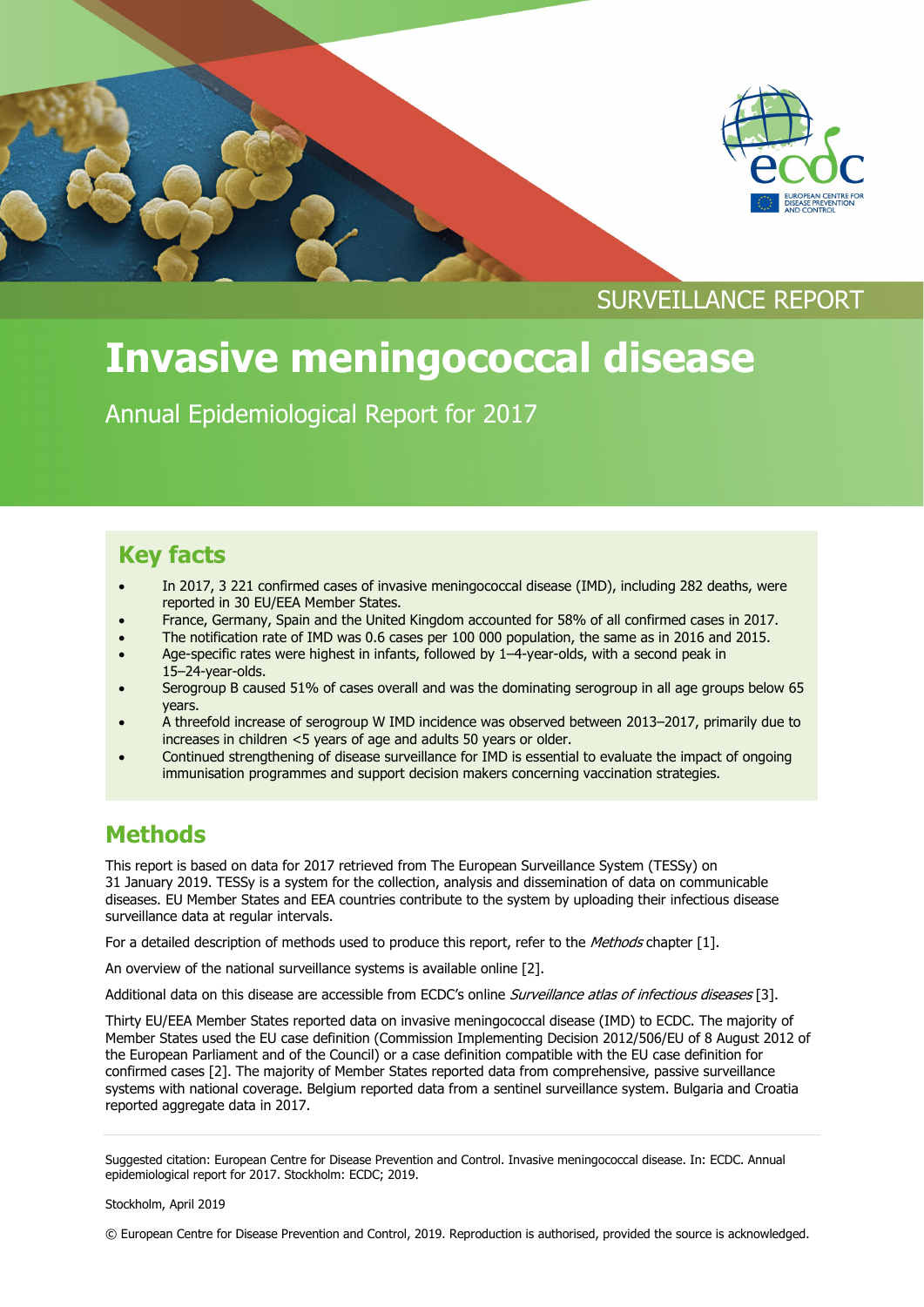# **Epidemiology**

In 2017, 3 221 confirmed cases of IMD were reported in 30 EU/EEA countries (Table 1). Four countries (France, Germany, Spain and the United Kingdom) accounted for 58% of all confirmed cases. The overall notification rate was 0.6 cases per 100 000 population, similar to the notification rate for previous years. The highest notification rates were observed in Lithuania (2.4 per 100 000 population), Ireland (1.5), the Netherlands (1.2) and the United Kingdom (1.2; Table 1, Figure 1).

| Table 1. Distribution of confirmed invasive meningococcal disease cases and rates per 100 000 |  |
|-----------------------------------------------------------------------------------------------|--|
| population by country and year, EU/EEA, 2013-2017                                             |  |

| Country         | 2013           |      | 2014           |                      | 2015           |      | 2016           |      | 2017                   |         |            |                       |
|-----------------|----------------|------|----------------|----------------------|----------------|------|----------------|------|------------------------|---------|------------|-----------------------|
|                 | <b>Number</b>  | Rate | <b>Number</b>  | Rate                 | <b>Number</b>  | Rate | <b>Number</b>  | Rate | <b>Confirmed cases</b> | Rate    | <b>ASR</b> | <b>Reported cases</b> |
| Austria         | 56             | 0.7  | 35             | 0.4                  | 26             | 0.3  | 37             | 0.4  | 20                     | 0.2     | 0.2        | 20                    |
| Belgium         | 134            | 1.2  | 87             | 0.8                  | 99             | 0.9  | 107            | 0.9  | 96                     | 0.8     | 0.8        | 96                    |
| <b>Bulgaria</b> | 12             | 0.2  | 13             | 0.2                  | 9              | 0.1  | 9              | 0.1  | $\overline{7}$         | 0.1     | 0.1        | 8                     |
| Croatia         | 26             | 0.6  | 33             | 0.8                  | 42             | 1.0  | 30             | 0.7  | 37                     | 0.9     | 1.0        | 37                    |
| Cyprus          | $\overline{2}$ | 0.2  | $\overline{4}$ | 0.5                  | 4              | 0.5  | 6              | 0.7  | $\overline{4}$         | 0.5     | 0.5        | 4                     |
| Czech Republic  | 59             | 0.6  | 42             | 0.4                  | 48             | 0.5  | 43             | 0.4  | 67                     | 0.6     | 0.7        | 68                    |
| Denmark         | 55             | 1.0  | 45             | 0.8                  | 22             | 0.4  | 38             | 0.7  | 39                     | 0.7     | 0.6        | 39                    |
| Estonia         | 6              | 0.5  | 3              | 0.2                  | 4              | 0.3  | 3              | 0.2  | $\overline{4}$         | 0.3     | 0.3        | 4                     |
| Finland         | 20             | 0.4  | 21             | 0.4                  | 22             | 0.4  | 19             | 0.3  | 16                     | 0.3     | 0.3        | 16                    |
| France          | 575            | 0.9  | 420            | 0.6                  | 462            | 0.7  | 512            | 0.8  | 545                    | 0.8     | 0.8        | 546                   |
| Germany         | 345            | 0.4  | 276            | 0.3                  | 284            | 0.3  | 330            | 0.4  | 281                    | 0.3     | 0.4        | 283                   |
| Greece          | 59             | 0.5  | 60             | 0.5                  | 54             | 0.5  | 52             | 0.5  | 42                     | 0.4     | 0.4        | 42                    |
| Hungary         | 47             | 0.5  | 33             | 0.3                  | 35             | 0.4  | 47             | 0.5  | 39                     | 0.4     | 0.4        | 41                    |
| Iceland         | $\mathbf{1}$   | 0.3  | $\mathbf{1}$   | 0.3                  | 4              | 1.2  | $\mathbf 0$    | 0.0  | $\mathbf{3}$           | 0.9     | 0.8        | 3                     |
| Ireland         | 77             | 1.7  | 76             | 1.6                  | 68             | 1.5  | 85             | 1.8  | 71                     | 1.5     | 1.4        | 77                    |
| Italy           | 162            | 0.3  | 156            | 0.3                  | 187            | 0.3  | 228            | 0.4  | 197                    | 0.3     | 0.4        | 197                   |
| Latvia          | 6              | 0.3  | $\overline{7}$ | 0.3                  | 9              | 0.5  | 4              | 0.2  | $\overline{7}$         | 0.4     | 0.4        | 8                     |
| Liechtenstein   | $\mathbf{r}$   |      | $\epsilon$     | $\ddot{\phantom{a}}$ | $\blacksquare$ |      | ×              |      | $\epsilon$             | $\cdot$ |            | $\mathbf{r}$          |
| Lithuania       | 76             | 2.6  | 53             | 1.8                  | 55             | 1.9  | 68             | 2.4  | 68                     | 2.4     | 2.5        | 81                    |
| Luxembourg      | 3              | 0.6  | 3              | 0.5                  | $\mathbf{1}$   | 0.2  | 1              | 0.2  | 0                      | 0.0     | 0.0        | 0                     |
| Malta           | 12             | 2.8  | 13             | 3.0                  | 5              | 1.1  | 6              | 1.3  | $\overline{2}$         | 0.4     | 0.5        | $\overline{2}$        |
| Netherlands     | 108            | 0.6  | 83             | 0.5                  | 90             | 0.5  | 152            | 0.9  | 198                    | 1.2     | 1.1        | 198                   |
| Norway          | 27             | 0.5  | 18             | 0.4                  | 19             | 0.4  | 24             | 0.5  | 18                     | 0.3     | 0.3        | 18                    |
| Poland          | 250            | 0.7  | 187            | 0.5                  | 219            | 0.6  | 167            | 0.4  | 226                    | 0.6     | 0.6        | 228                   |
| Portugal        | 61             | 0.6  | 52             | 0.5                  | 65             | 0.6  | 38             | 0.4  | 49                     | 0.5     | 0.5        | 51                    |
| Romania         | 52             | 0.3  | 67             | 0.3                  | 50             | 0.3  | 55             | 0.3  | 50                     | 0.3     | 0.3        | 63                    |
| Slovakia        | 18             | 0.3  | 23             | 0.4                  | 24             | 0.4  | 23             | 0.4  | 37                     | 0.7     | 0.7        | 42                    |
| Slovenia        | 11             | 0.5  | 8              | 0.4                  | 16             | 0.8  | $\overline{7}$ | 0.3  | 9                      | 0.4     | 0.5        | 11                    |
| Spain           | 262            | 0.6  | 146            | 0.3                  | 210            | 0.5  | 262            | 0.6  | 268                    | 0.6     | 0.6        | 304                   |
| Sweden          | 74             | 0.8  | 48             | 0.5                  | 52             | 0.5  | 62             | 0.6  | 49                     | 0.5     | 0.5        | 49                    |
| United Kingdom  | 852            | 1.3  | 750            | 1.2                  | 935            | 1.4  | 859            | 1.3  | 772                    | 1.2     | 1.1        | 775                   |
| <b>EU/EEA</b>   | 3 4 4 8        | 0.7  | 2763           | 0.5                  | 3 1 2 0        | 0.6  | 3 2 7 4        | 0.6  | 3 2 2 1                | 0.6     | 0.6        | 3 3 1 1               |

Source: Country reports.

ASR: age-standardised rate.

.: no data reported.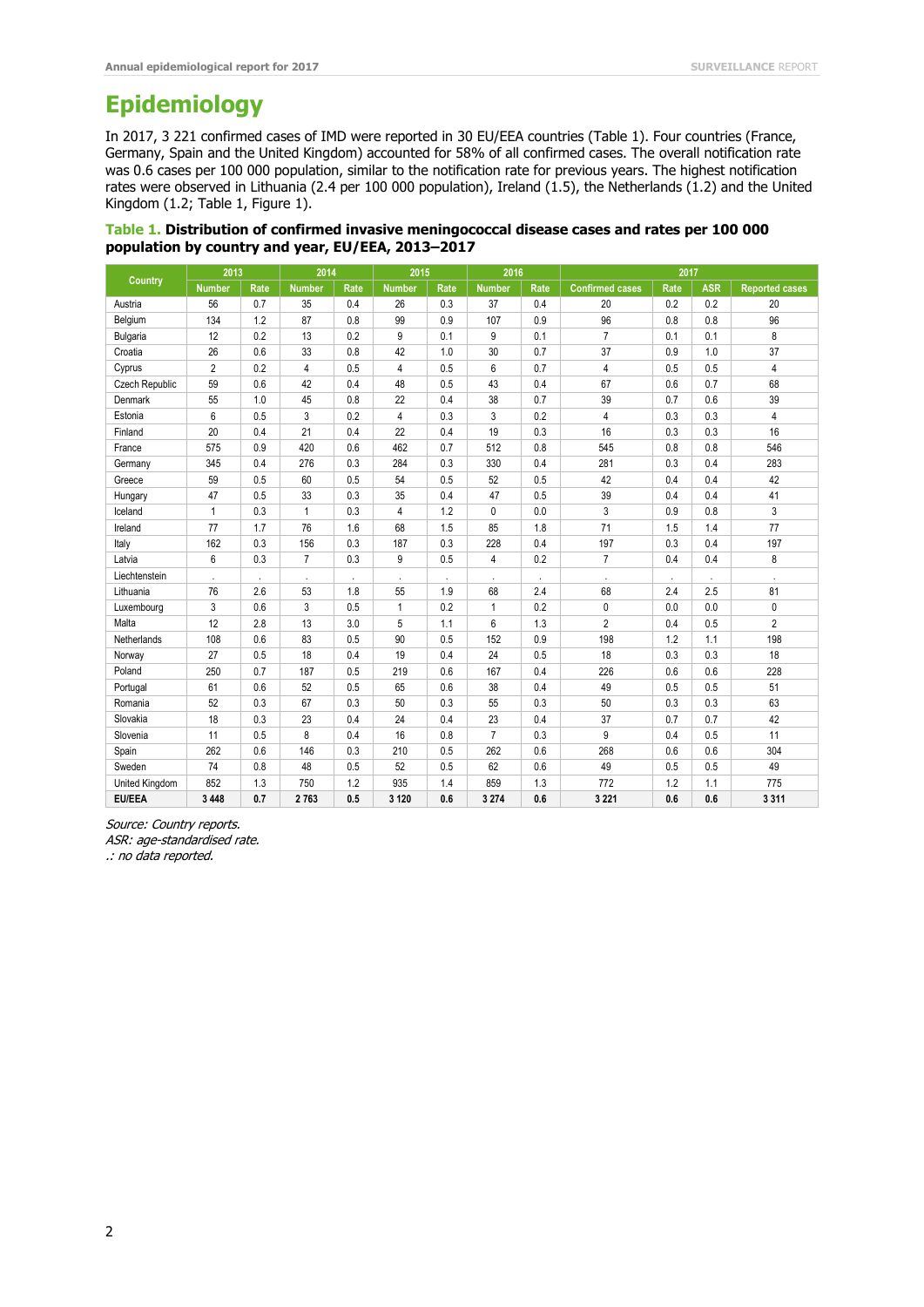

#### **Figure 1. Distribution of confirmed invasive meningococcal disease cases per 100 000 population by country, EU/EEA, 2017**

Source: Country reports from Austria, Belgium, Bulgaria, Croatia, Cyprus, the Czech Republic, Denmark, Estonia, Finland, France, Germany, Greece, Hungary, Iceland, Ireland, Italy, Latvia, Lithuania, Luxembourg, Malta, the Netherlands, Norway, Poland, Portugal, Romania, Slovakia, Slovenia, Spain, Sweden and the United Kingdom.

### **Age and gender**

In 2017, IMD incidence was highest in infants and young children, with a notification rate of 8.2 confirmed cases per 100 000 population in children under one year of age, and 2.5 confirmed cases per 100 000 population in 1–4-year-olds (Figure 2). There was a second peak in 15–24 year olds, with a rate of 1.0 per 100 000. Infants were the most affected age group in the majority of Member States, with county-specific rates varying from 0–36.2 cases per 100 000.

Rates were higher among males in children under 5 years of age, while the rate was higher among women among adults aged 65 years and above. The overall male-to-female ratio was 1:1.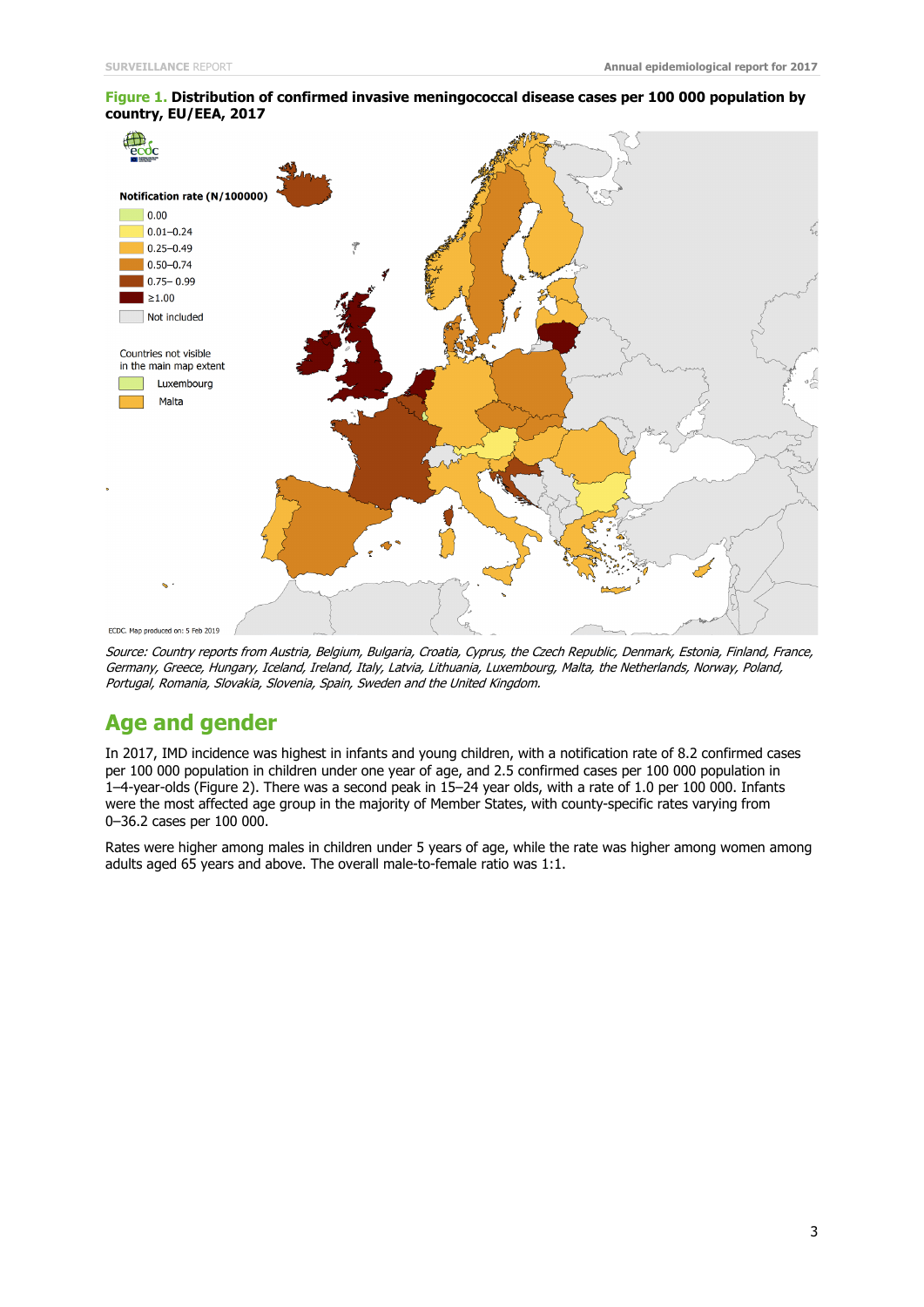

#### **Figure 2. Distribution of confirmed invasive meningococcal disease cases per 100 000 population by age and gender, EU/EEA, 2017**

Source: Country reports from Austria, Belgium, Bulgaria, Cyprus, the Czech Republic, Denmark, Estonia, Finland, France, Germany, Greece, Hungary, Iceland, Ireland, Italy, Latvia, Lithuania, Luxembourg, Malta, the Netherlands, Norway, Poland, Portugal, Romania, Slovakia, Slovenia, Spain, Sweden and the United Kingdom.

### **Seasonality and trend**

In 2017, the seasonality of IMD followed a pattern similar to previous years. IMD occurred primarily in the winter months, while the number of cases was lowest in summer (Figure 3). The number of reported confirmed cases decreased until mid-2014, increased thereafter until 2016 and remained stable between 2016–2017 (Figure 4). Since 2013, notification rates decreased in all age groups below 15 years, remained stable in the age group 15–64 years and increased in those aged 65 years and over.





Source: Country reports from Austria, Belgium, Bulgaria, Croatia, Cyprus, the Czech Republic, Denmark, Estonia, Finland, France, Germany, Greece, Hungary, Iceland, Ireland, Italy, Latvia, Lithuania, Luxembourg, Malta, the Netherlands, Norway, Poland, Portugal, Romania, Slovakia, Slovenia, Spain, Sweden and the United Kingdom.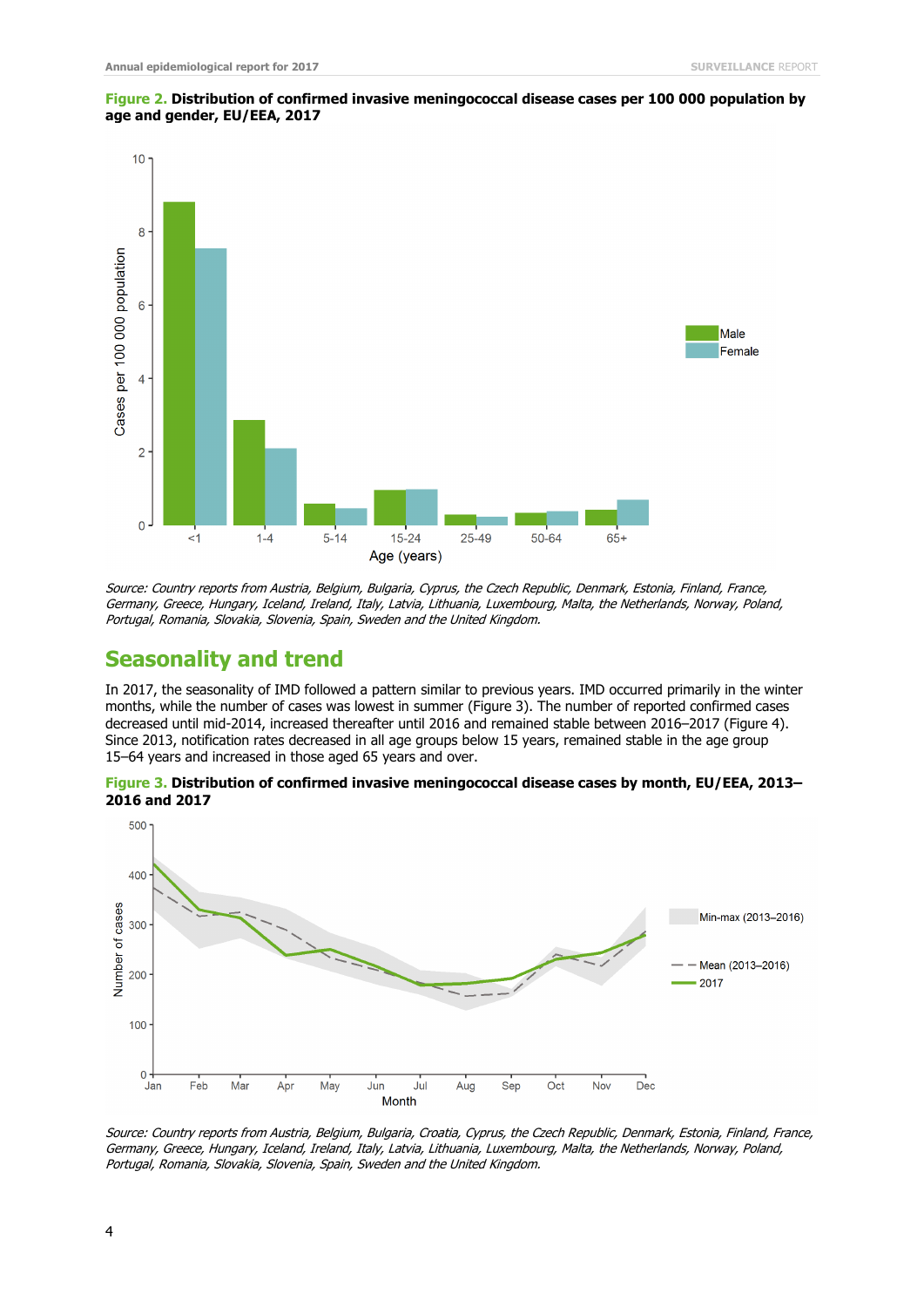

#### **Figure 4. Distribution of confirmed invasive meningococcal disease cases by month, EU/EEA, 2013–2017**

Source: Country reports from Austria, Belgium, Bulgaria, Croatia, Cyprus, the Czech Republic, Denmark, Estonia, Finland, France, Germany, Greece, Hungary, Iceland, Ireland, Italy, Latvia, Lithuania, Luxembourg, Malta, the Netherlands, Norway, Poland, Portugal, Romania, Slovakia, Slovenia, Spain, Sweden and the United Kingdom.

### **Serogroup**

Of the 3 221 IMD cases reported in 2017, 2 979 (92%) had a known serogrouping result. The majority belonged to serogroup B (51%), followed by W and C (17% and 16% respectively; Table 2). Serogroup B caused the highest proportion of cases in all age groups below 65 years and accounted for 70% of IMD in children under the age of five years, but only 24% of cases aged 65 years and above (Figure 5). Serogroup C was most prominent in 25–49-year-olds, accounting for 27% of cases in this age group. Serogroups W and Y were most prominent in those aged 65 years and above, causing 30% and 26% of IMD cases respectively in this age group. Notifications of serogroup B decreased from 0.42 cases per 100 000 in 2013 to 0.30 cases in 2017 (Figure 6). The decrease was most pronounced in children, where rates diminished from 10.4 to 5.4 per 100 000 in children <1 year of age, and from 2.6 to 1.7 per 100 000 in children 1-4 years of age, from 2013 to 2017. A threefold increase of serogroup W was observed between 2013–2017 (from 0.03 to 0.10 per 100 000). The increase was most pronounced among young children and adults above 50 years of age (Figure 7). The incidence per 100 000 in 2013 and 2017 were 0.6 and 1.2 in children <1 year, 0.09 and 0.31 in children 1–4 years, 0.03 and 0.10 in adults 50–64 years and 0.06 and 0.20 in adults 65 years or above respectively. The notification rates of serogroups C and Y have fluctuated between 0.08–0.10 and 0.05–0.07 per 100 000 respectively during the last 5 years.

| Serogroup    | <b>Cases</b> | 9/6 |
|--------------|--------------|-----|
| B            | 1 5 2 7      | 51  |
|              | 485          | 16  |
|              | 345          | 12  |
| W            | 511          | 17  |
| Other        | 111          |     |
| <b>Total</b> | 2979         | 100 |

| Table 2. Serogroup distribution of confirmed cases of invasive meningococcal disease, EU/EEA, 2017 |  |  |  |
|----------------------------------------------------------------------------------------------------|--|--|--|
|----------------------------------------------------------------------------------------------------|--|--|--|

'Other' refers to all cases reported as serogroup A, X, Z, 29E, non-groupable or 'other'.

Source: Country reports from Austria, Belgium, Cyprus, the Czech Republic, Denmark, Estonia, Finland, France, Germany, Greece, Hungary, Iceland, Ireland, Italy, Latvia, Lithuania, Malta, the Netherlands, Norway, Poland, Portugal, Romania, Slovakia, Slovenia, Spain, Sweden and the United Kingdom.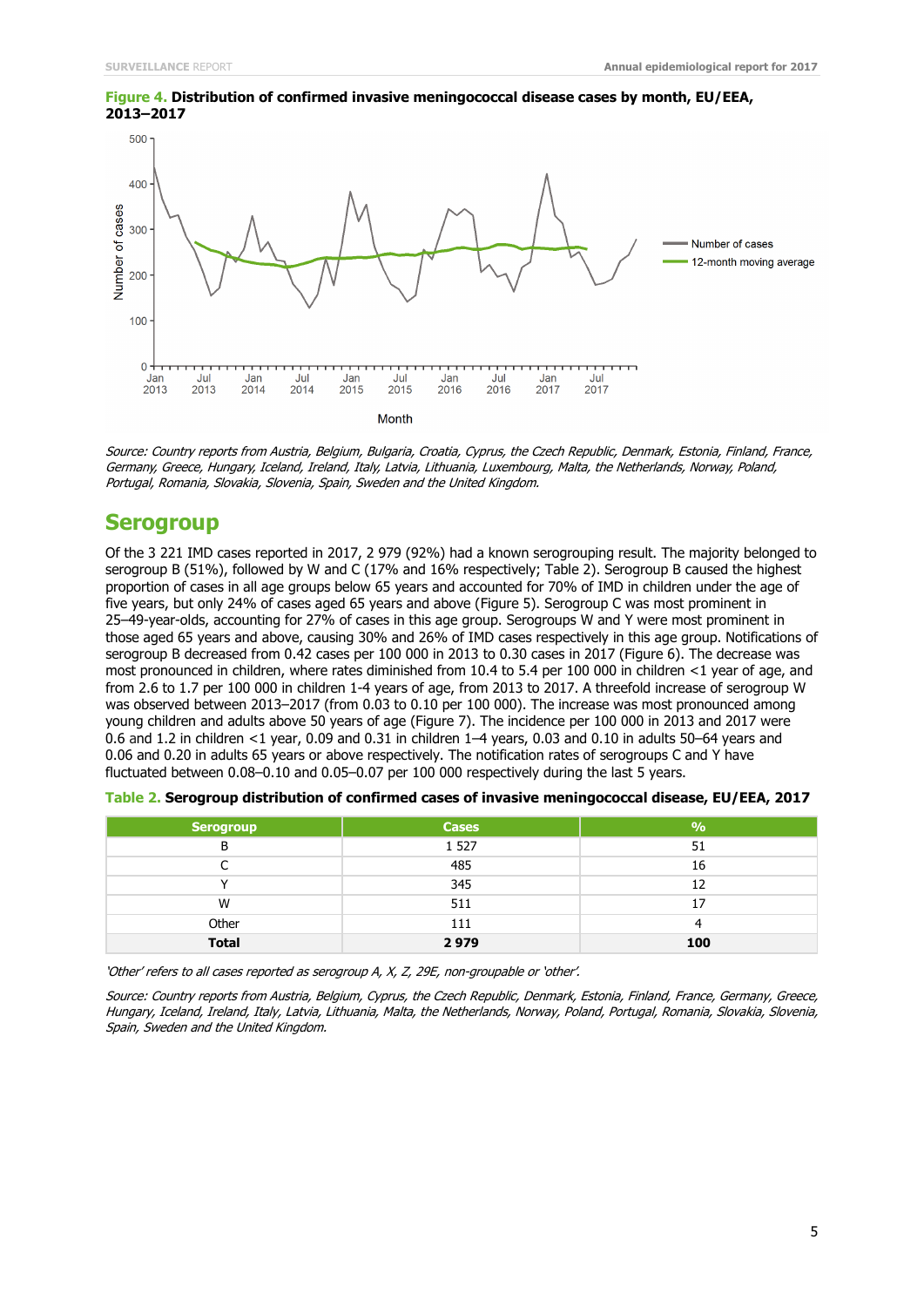

#### **Figure 5. Percentage distribution of serogroup among confirmed cases of invasive meningococcal disease by age group, EU/EEA, 2017**

'Other' refers to all cases reported as serogroup A, X, Z, 29E, non-groupable or 'other'.

Source: Country reports from Austria, Cyprus, the Czech Republic, Denmark, Estonia, Finland, France, Germany, Greece, Hungary, Iceland, Ireland, Italy, Latvia, Lithuania, Malta, the Netherlands, Norway, Poland, Portugal, Romania, Slovakia, Slovenia, Spain, Sweden and the United Kingdom.





'Other' refers to all cases reported as serogroup A, X, Z, 29E, non-groupable or 'other'.

Source: Country reports from Austria, Cyprus, the Czech Republic, Denmark, Estonia, Finland, France, Germany, Greece, Hungary, Iceland, Ireland, Italy, Latvia, Lithuania, Malta, the Netherlands, Norway, Poland, Portugal, Romania, Slovakia, Slovenia, Spain, Sweden and the United Kingdom.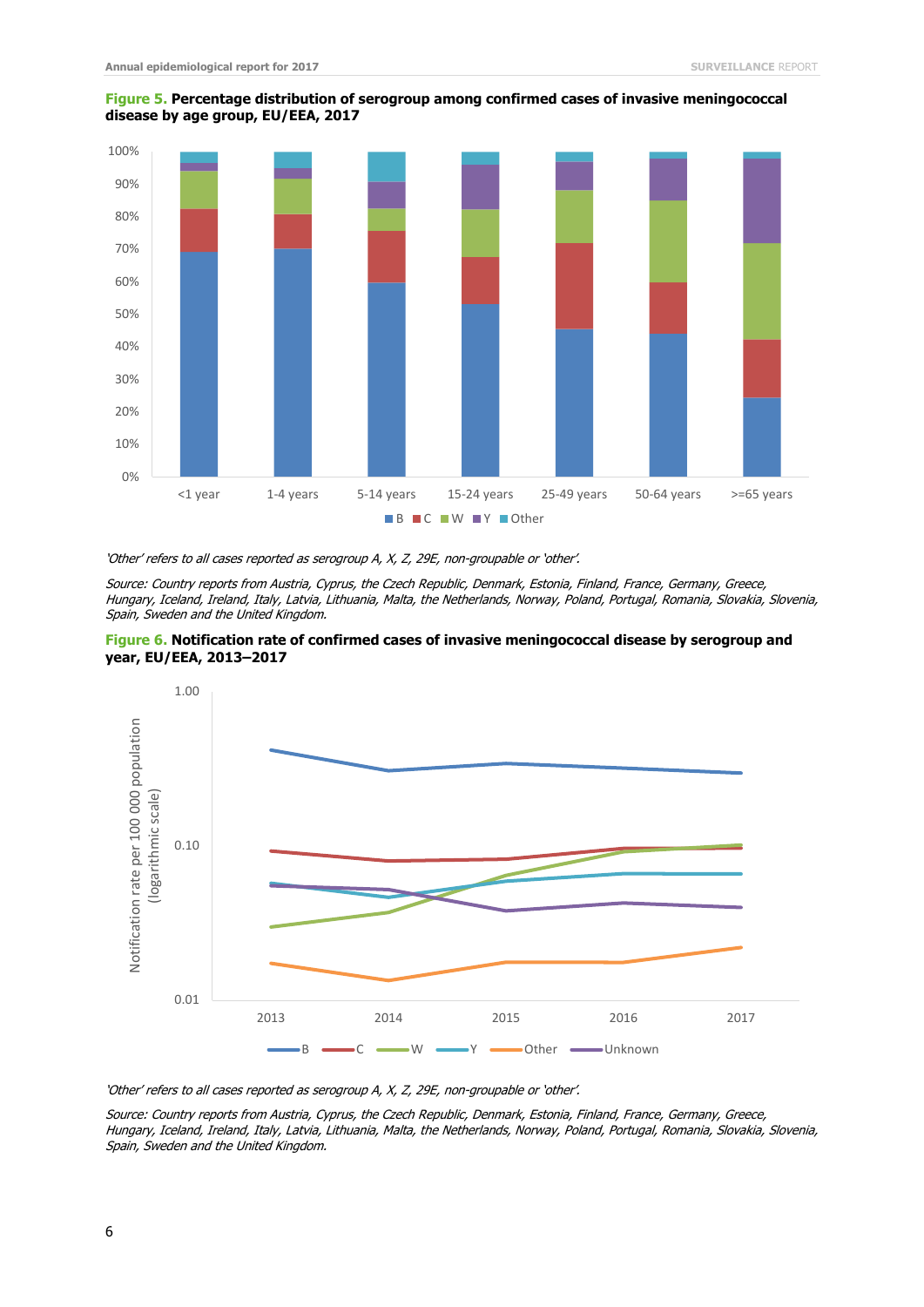#### **Figure 7. Notification rate of confirmed cases of invasive meningococcal disease caused by serogroup W by age group and year, EU/EEA, 2013–2017**



Source: Country reports from Austria, Cyprus, the Czech Republic, Denmark, Estonia, Finland, France, Germany, Greece, Hungary, Iceland, Ireland, Italy, Latvia, Lithuania, Malta, the Netherlands, Norway, Poland, Portugal, Romania, Slovakia, Slovenia, Spain, Sweden and the United Kingdom.

## **Clinical presentation and outcome**

Clinical presentation was known for 1 641 cases (51%). Meningitis or both meningitis and septicaemia was reported in 937 cases (57%), septicaemia only in 604 (37%), pneumonia in 19 (1%) and 'other' in 81 cases (5%).

The outcome was reported for 2 912 cases, 90% of all confirmed IBD cases. There were 282 fatal cases reported, a case fatality of 10% among cases with known outcome. Of the four most common serogroups, case fatality was highest among cases of serogroup W (14%) and C (15%), followed by Y (8%) and B (7%). Case fatality was highest in cases aged 65 years and over (18%), followed by the age group of 50–64-year-olds (10%).

### **Discussion**

IMD remains rare in EU/EEA countries, but is a severe and life-threatening disease. The greatest burden is in infants and young children: case fatality is relatively high and up to one fifth of all survivors suffer from long-term sequelae [4]. In 2017, the notification rate was 0.6 cases per 100 000 population, the same as in 2016 and 2015, and country-specific notification rates ranged from 0.0 to 2.4 cases per 100 000 population.

Despite the decreasing trend in serogroup B, it continues to cause the majority of cases of IMD, predominantly affecting younger age groups. In Europe, a recombinant protein vaccine including outer membrane vesicles against serogroup B (4CMenB) was licensed in 2013 and estimated to provide protection against 73% to 87% of circulating serogroup B strains depending on the country [5]. The United Kingdom introduced 4CMenB into its national routine childhood immunisation programme in 2015, which was followed by a reduction of cases in vaccine-eligible age groups [6,7]. Currently, 4CMenB is recommended for general immunisation in children in Austria, Greece, Italy, the Netherlands and the United Kingdom [8]. An ECDC expert opinion on the introduction of the 4CMenB vaccine in EU/EEA countries was published in December 2017 to support national decision-making concerning vaccine introduction into national immunisation programmes [9].

The overall notification rate of serogroup C was stable at the EU level from 2013–2017. Since 1999, 15 EU/EEA countries have introduced vaccination against serogroup C into their national routine childhood immunisation programme [8], and the impact of the vaccination has been well-demonstrated [10–14].

Serogroup W continuous to increase in EU/EEA countries, predominantly due to increases in children <5 years of age and in adults above 50 years of age. A rapid epidemic expansion that started in 2009–2010 of a single clone, clonal complex 11 serogroup W, was observed in the United Kingdom [15]. Several other EU Member States have also experienced an increase in IMD caused by serogroup W during recent years [10,16,17]. Five countries (Austria, Greece, Italy, the Netherlands and the UK) have introduced the quadrivalent conjugate vaccine MenACYW into their routine child vaccination schedules [8]. As carriage rates of Neisseria meningitidis are highest in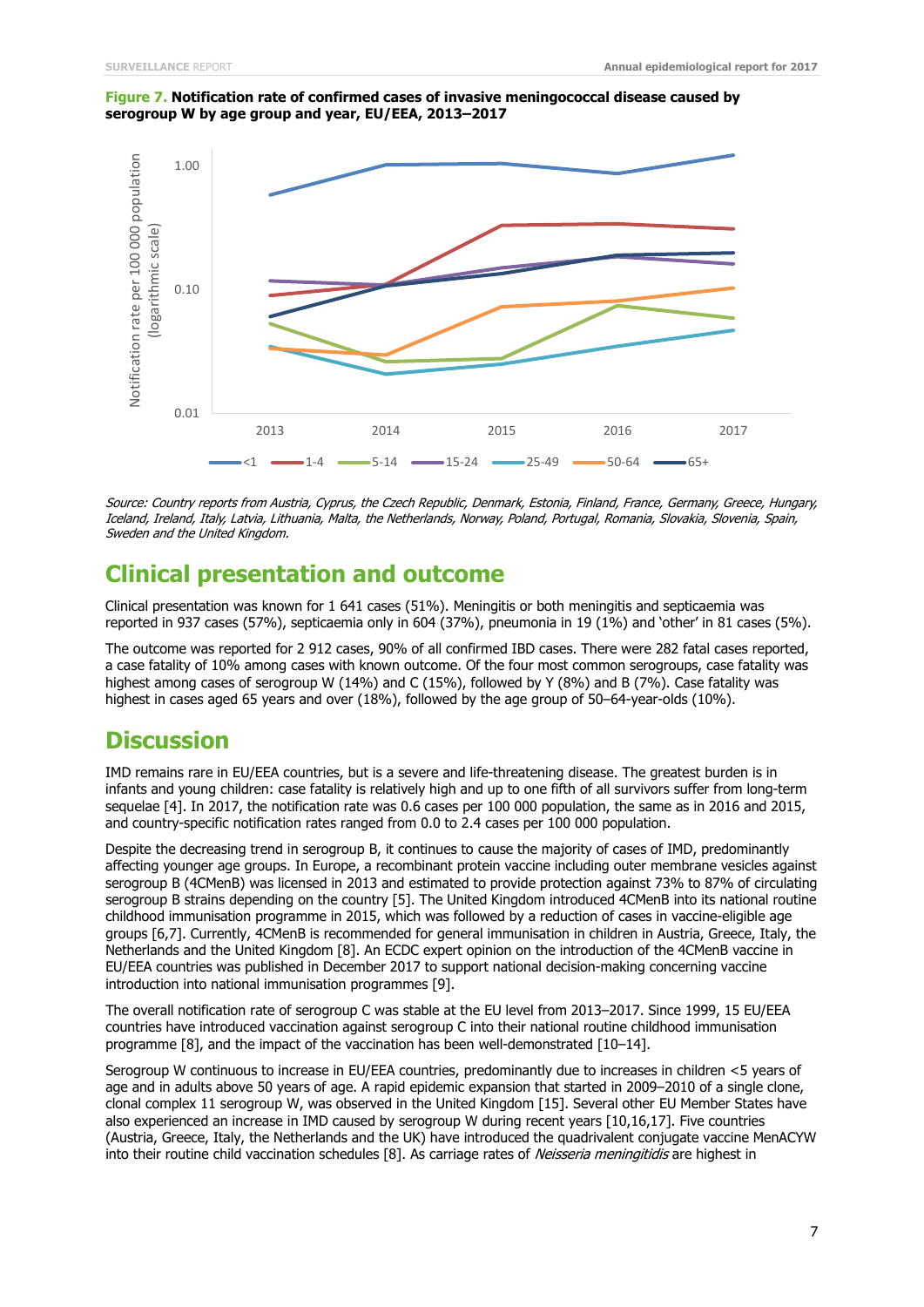adolescents and young adults [18], high levels of immunity in this age group are critical to ensure the protection of other vulnerable age groups [19].

Although the trend in serogroup Y was stable at the EU level during the time period presented in this report, several EU/EEA countries have reported increasing trends in serogroup Y in recent years [10,20].

# **Public health implications**

Several vaccines targeting different serogroups are available for the prevention of IMD. The choice of introducing a vaccine into the national routine immunisation programme depends on multiple factors, such as vaccine efficacy and coverage, disease and serogroup burden, cost-effectiveness and feasibility.

Increasing trends in certain serogroups in some countries and the rapid expansion of hypervirulent clones highlight the need for continued high-quality surveillance, including molecular methods, to accurately detect and assess changes in the epidemiology of IMD, the effectiveness and impact of implemented vaccines and the need for future vaccines in the EU/EEA. ECDC is working towards enhancing surveillance of IMD using whole-genome sequencing, which will likely contribute to the understanding of outbreaks and inform vaccination strategies.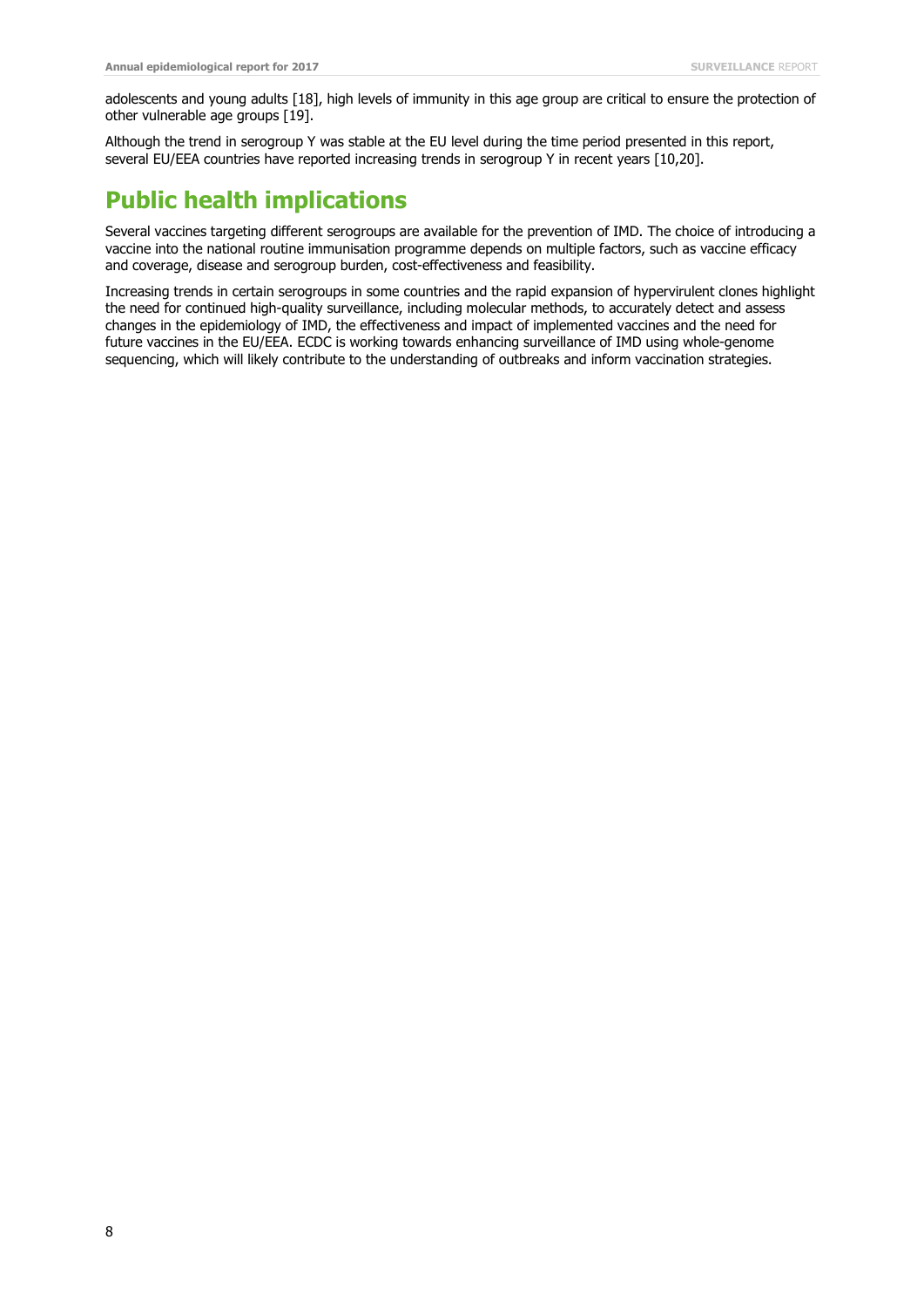### **References**

- 1. European Centre for Disease Prevention and Control. Introduction to the Annual Epidemiological Report. In: ECDC. Annual epidemiological report for 2017 [Internet]. Stockholm: ECDC; 2017 [cited 31 January 2019]. Available from: https://ecdc.europa.eu/en/annual-epidemiological-reports/methods
- 2. European Centre for Disease Prevention and Control. Surveillance systems overview for 2017 [Internet, downloadable spreadsheet]. Stockholm: ECDC; 2018 [cited 31 January 2019]. Available from: http://ecdc.europa.eu/publications-data/surveillance-systems-overview-2017
- 3. European Centre for Disease Prevention and Control. Surveillance atlas of infectious diseases [Internet]. Stockholm: ECDC; 2017 [cited 31 January 2018]. Available from: <http://atlas.ecdc.europa.eu/public/index.aspx?Dataset=27&HealthTopic=36>
- 4. Rosenstein NE, Perkins BA, Stephens DS, Popovic T, Hughes JM. Meningococcal Disease. N Engl J Med. 2001 May 3;344(18):1378-88.
- 5. Vogel U, Taha MK, Vazquez JA, Findlow J, Claus H, Stefanelli P, et al. Predicted strain coverage of a meningococcal multicomponent vaccine (4CMenB) in Europe: a qualitative and quantitative assessment. Lancet Infect Dis. 2013 May;13(5):416-25.
- 6. Parikh SR, Andrews NJ, Beebeejaun K, Campbell H, Ribeiro S, Ward C, et al. Effectiveness and impact of a reduced infant schedule of 4CMenB vaccine against group B meningococcal disease in England: a national observational cohort study. Lancet. 2016 Dec 3;388(10061):2775-2782.
- 7. [Ladhani SN,](https://www-ncbi-nlm-nih-gov.proxy.kib.ki.se/pubmed/?term=Ladhani%20SN%5BAuthor%5D&cauthor=true&cauthor_uid=29371069) [Borrow R,](https://www-ncbi-nlm-nih-gov.proxy.kib.ki.se/pubmed/?term=Borrow%20R%5BAuthor%5D&cauthor=true&cauthor_uid=29371069) [Andrews NJ.](https://www-ncbi-nlm-nih-gov.proxy.kib.ki.se/pubmed/?term=Andrews%20NJ%5BAuthor%5D&cauthor=true&cauthor_uid=29371069) Growing evidence supports 4CMenB effectiveness. [Lancet Infect Dis.](https://www-ncbi-nlm-nih-gov.proxy.kib.ki.se/pubmed/29371069) 2018 Apr;18(4):370-371.
- 8. European Centre for Disease Prevention and Control. Vaccine Scheduler [Internet]. Stockholm: ECDC; 2019 [cited 31 January 2019]. Available at: [http://vaccine-schedule.ecdc.europa.eu](http://vaccine-schedule.ecdc.europa.eu/Pages/Scheduler.aspx)
- 9. European Centre for Disease Prevention and Control. Expert opinion on the introduction of the meningococcal B (4CMenB) vaccine in the EU/EEA. Stockholm: ECDC; 2017. Available from: [http://ecdc.europa.eu/publications-data/expert-opinion-introduction-meningococcal-b-4cmenb-vaccine](http://ecdc.europa.eu/publications-data/expert-opinion-introduction-meningococcal-b-4cmenb-vaccine-eueea)[eueea](http://ecdc.europa.eu/publications-data/expert-opinion-introduction-meningococcal-b-4cmenb-vaccine-eueea)
- 10. Whittaker R, Gomes Dias J, Ramliden M, Ködmön C, Economopoulou A, Beer N, et al. The epidemiology of invasive meningococcal disease in EU/EEA countries, 2004-2014. Vaccine. 2017 Apr 11;35(16):2034-2041.
- 11. Borrow R, Abad R, Trotter C, van der Klis FR, Vazquez JA. Effectiveness of meningococcal serogroup C vaccine programmes. Vaccine. 2013 Sep 23;31(41):4477-86.
- 12. Garrido-Estepa M, León-Gómez I, Herruzo R, Cano R. Changes in meningococcal C epidemiology and vaccine effectiveness after vaccine introduction and schedule modification. Vaccine. 2014 May 7;32(22):2604-9.
- 13. Hellenbrand W, Elias J, Wichmann O, Dehnert M, Frosch M, Vogel U. Epidemiology of invasive meningococcal disease in Germany, 2002–2010, and impact of vaccination with meningococcal C conjugate vaccine. J Infect. 2013 Jan;66(1):48-56.
- 14. Larrauri A, Cano R, García M, Mateo Sd. Impact and effectiveness of meningococcal C conjugate vaccine following its introduction in Spain. Vaccine. 2005 Jul 14;23(32):4097-100.
- 15. Ladhani SN, Beebeejaun K, Lucidarme J, Campbell H, Gray S, Kaczmarski E, et al. Increase in Endemic Neisseria meningitidis Capsular Group W Sequence Type 11 Complex Associated With Severe Invasive Disease in England and Wales. Clin Infect Dis. 2015 Feb 15;60(4):578-85.
- 16. [Knol MJ,](https://www-ncbi-nlm-nih-gov.proxy.kib.ki.se/pubmed/?term=Knol%20MJ%5BAuthor%5D&cauthor=true&cauthor_uid=29253430) [Hahné SJM,](https://www-ncbi-nlm-nih-gov.proxy.kib.ki.se/pubmed/?term=Hahn%C3%A9%20SJM%5BAuthor%5D&cauthor=true&cauthor_uid=29253430) [Lucidarme J,](https://www-ncbi-nlm-nih-gov.proxy.kib.ki.se/pubmed/?term=Lucidarme%20J%5BAuthor%5D&cauthor=true&cauthor_uid=29253430) [Campbell H,](https://www-ncbi-nlm-nih-gov.proxy.kib.ki.se/pubmed/?term=Campbell%20H%5BAuthor%5D&cauthor=true&cauthor_uid=29253430) [de Melker HE,](https://www-ncbi-nlm-nih-gov.proxy.kib.ki.se/pubmed/?term=de%20Melker%20HE%5BAuthor%5D&cauthor=true&cauthor_uid=29253430) [Gray SJ,](https://www-ncbi-nlm-nih-gov.proxy.kib.ki.se/pubmed/?term=Gray%20SJ%5BAuthor%5D&cauthor=true&cauthor_uid=29253430) et al. Temporal associations between national outbreaks of meningococcal serogroup W and C disease in the Netherlands and England: an observational cohort study. Lancet Public Health. 2017 Oct;2(10):e473-e482.
- 17. Lucidarme J, Scott KJ, Ure R, Smith A, Lindsay, Stenmark B, et al. An international invasive meningococcal disease outbreak due to a novel and rapidly expanding serogroup W strain, Scotland and Sweden, July to August 2015. Euro Surveill. 2016 Nov 10;21(45). Available from: http://www.eurosurveillance.org/content/10.2807/1560-7917.ES.2016.21.45.30395
- 18. Cohn AC, MacNeil JR, Clark TA, Ortega-Sanchez IR, Briere EZ, Meissner HC, et al. Prevention and Control of Meningococcal Disease: Recommendations of the Advisory Committee on Immunization Practices (ACIP). MMWR Recomm Rep. 2013 Mar 22;62(RR-2):1-28.